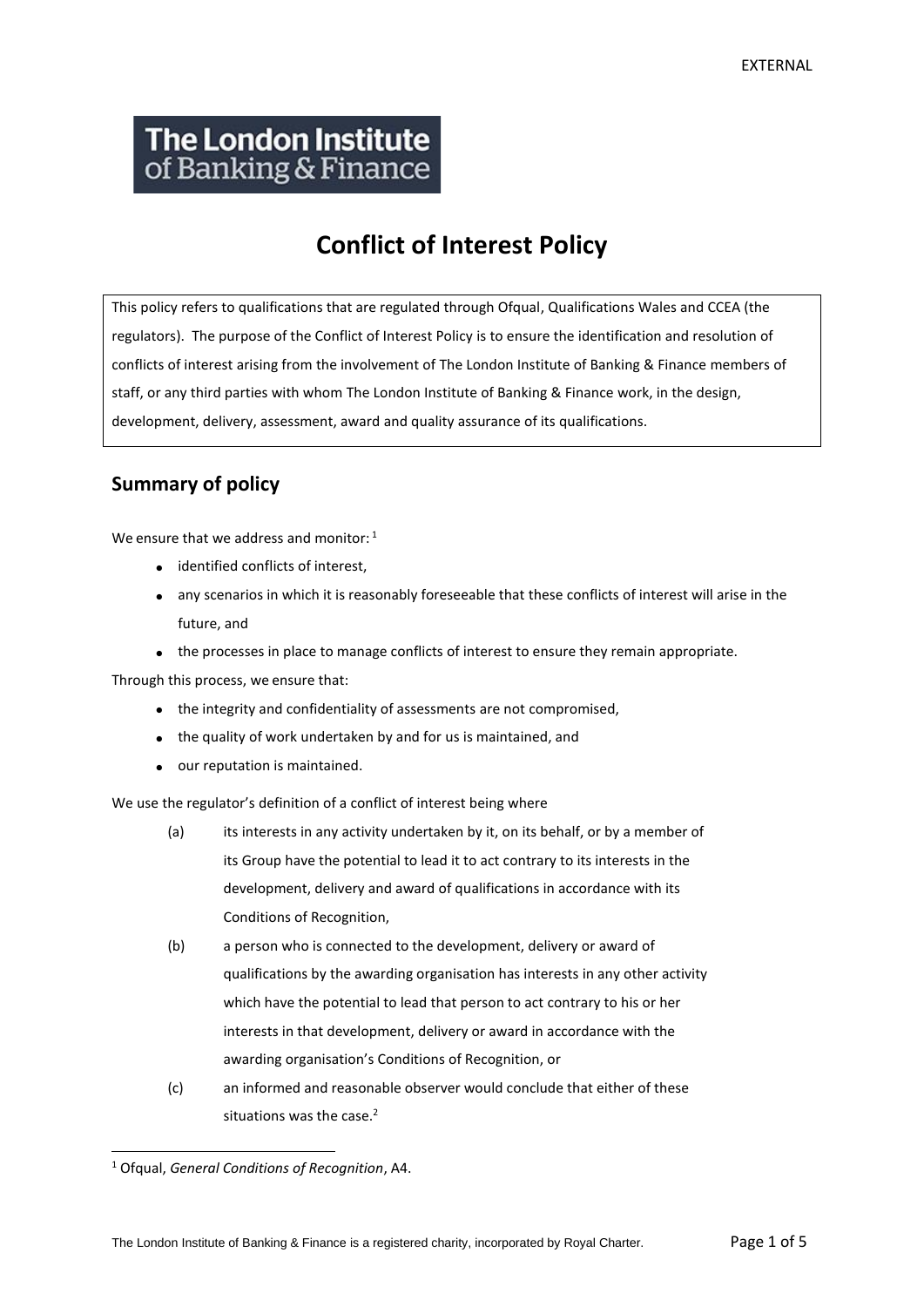The key steps in the process of identifying and resolving conflicts of interest are set out in the diagram below.



#### <span id="page-1-0"></span>**Section A – Identification of potential conflicts of interest**

- 1.1 Conflicts of interest may relate to staff, consultants, collaborative partners and other stakeholders. Examples of potential conflicts of interest may include (but are not be limited to):
	- One or more of our activities affecting, or being perceived to affect, another activity of ours*.*
	- Markers, tutors or authors acting on our behalf know a student undertaking the same qualification that they have been commissioned to work on.
	- Markers, tutors or authors acting on our behalf have another external interest that could be perceived to affect the integrity of our assessments.
	- An individual, including a staff member at a centre, undertaking an investigation into potential malpractice or maladministration on our behalf where the individual involved in the investigating has a vested interest in the outcome.
	- An individual taking a qualification that we offer. It is permissible for staff to take such qualifications in line with the Qualification Support Policy but must be managed appropriately.
	- A member of staff who has close family taking a qualification that we offer.
	- Ownership or substantial shares in a provider or potential provider of services to us, or a family member having such a relationship with a provider.
	- Our staff offering teaching or training in relation to a qualification that we offer, or a related subject.
	- An individual publicly expressing values and beliefs contrary to ours in such a way that may reasonably be perceived as representative of the organisation; or

<sup>2</sup> Ofqual, *General Conditions of Recognition*, A4.1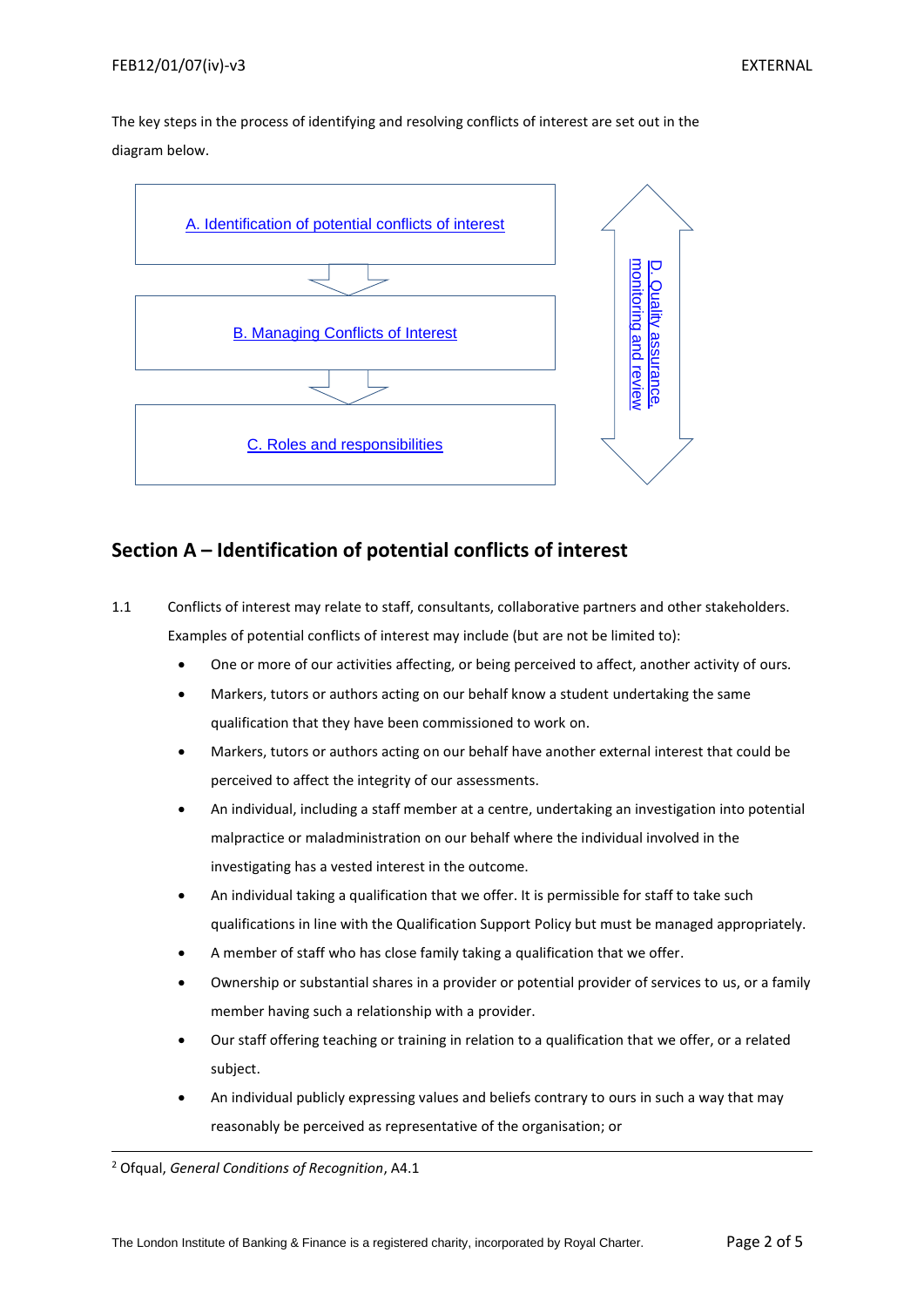- An external individual working for multiple stakeholders and finding it difficult to be impartial.
- 1.2 These are *potential* conflicts of interest and, therefore, mitigating actions in many circumstances will remove or reduce satisfactorily the risk of these becoming a conflict of interest.
- 1.3 At any time all members of staff are encouraged to identify other sources of potential conflict of interest in their own areas of work or elsewhere. For example, this may be identified by a line manager for a new member of staff.
- 1.4 Individuals that are external to us but participate in an aspect of the delivery of our qualifications, such as examiners, authors or tutors, are obligated to inform us of any other activities that they undertake that could result in a conflict of interest.
- 1.5 All declarations will be treated supportively and sensitively and declaring a risk should not be seen as a negative action. Personal data will be treated in line with the [Data Protection Statement.](http://www.libf.ac.uk/about-us/data-protection-privacy-cookie-policy)
- 1.6 The Regulatory Compliance Group maintain a log of all potential types of conflicts of interest that could arise relating to the delivery of Professional and Financial Education qualifications. The log includes information on how the different types of conflicts of interest may be managed / avoided, how they may be identified and names of individuals who may have a conflict.

#### <span id="page-2-0"></span>**Section B – Managing Conflicts of Interest**

- 2.1 We take all reasonable steps to ensure that no, actual or perceived, conflict of interest has an Adverse Effect as defined by Section J of the General Conditions of Recognition.
- 2.2 Where a conflict of interest has the potential to create an Adverse Effect, we will take all reasonable steps to mitigate the Adverse Effect, and as far as possible, correct it.
- 2.3 In determining the potential for mitigating an Adverse Effect, a number of outcomes are possible depending upon the circumstances of the potential conflict of interest. These, as examples, include the following:
	- Activities and / or key functions may be reorganised so that the potential conflict is mitigated.
	- Where teachers are used within the pool of qualification markers, they will not be able to mark the work of students from within their own Centre or chain of centres.
	- Students are advised to anonymise their work to remove the risk of a marker knowing the student in question.
	- There is a separation of staff duties, for example those responsible for communicating with students do not have access to assessment material or to input / amend marks.
	- An undertaking may be required from the individual or key stakeholder to conduct their responsibilities in such a way that the integrity of our qualifications is maintained.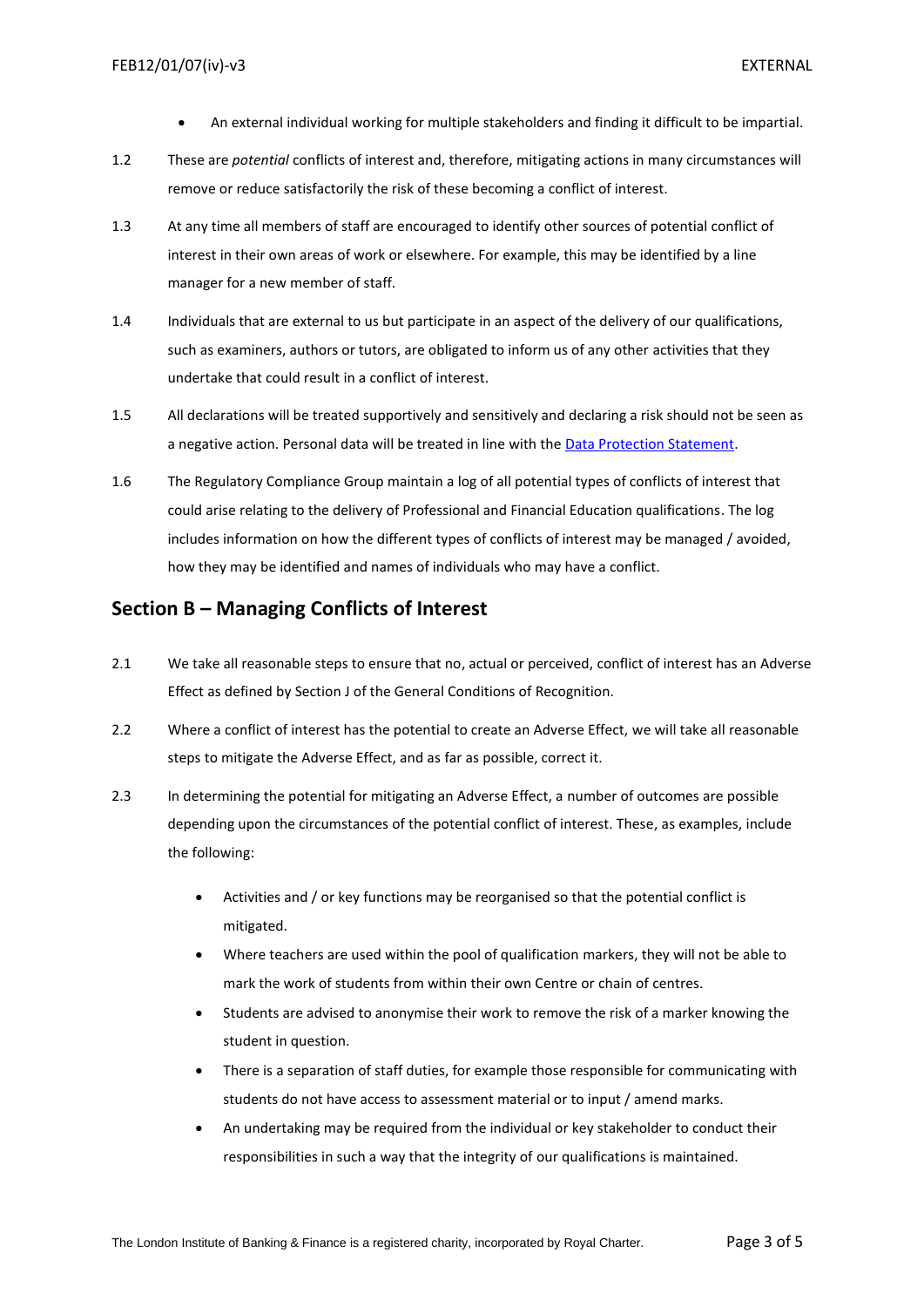- 2.4 In committee meetings, conflicts of interest are noted, where appropriate, and an individual with a perceived conflict of interest may be asked to exclude themselves from discussions and decisions relating to the area of conflict of interest. If none of the above steps are possible, another solution must be agreed by the discussion group. The solution should be in proportion to the nature of the conflict; in extreme circumstances, activities may need to be monitored or even restricted. The group's decision as to how the conflict is to be managed is final. The declared or identified potential conflict of interest will be minuted at the relevant committee meeting
- 2.5 If a risk of a conflict of interest is identified for which an immediate decision cannot be made based on existing controls or contingency plans, further investigation may be required. The Regulatory Compliance Group would review options on how the conflict could be managed. The circumstances of the disclosure may dictate requirements for additional attendees who are not part of the Regulatory Compliance Group but would have relevant knowledge surrounding the identified conflict. Any personal details will be treated sensitively in accordance with GDPR requirements. Additionally, members of the Regulatory Compliance Group who could be involved in the declared potential or actual conflict of interest or may be excluded from the discussions.

#### <span id="page-3-0"></span>**Section C – Roles and responsibilities**

- 3.1 It is the responsibility of all individuals involved in the design, development, delivery, assessment or award of our qualifications, and other associated activities, to meet the obligations of our charter, our strategies and policies and procedures. To this end, they will:
	- conduct their activities so that the aims of our policies and procedures are implemented.
	- ensure that they make their role clear and take appropriate steps to separate their role from other functions with which they may potentially be in conflict, as far as is possible.
	- maintain our integrity and reputation.
	- recognise and report any potential or existing conflict.
- 3.2 Training needs for individuals or teams will be considered where resolutions or resulting actions require clear structured explanation in order to be implemented effectively.
- 3.3 The Regulatory Compliance Group is responsible for considering any specific potential conflicts of interest that are identified that are not mitigated or avoided through our standard operating practices. The Group is made up of staff from a cross section of departments. This ensures staff across the organisation are made aware of the importance of identifying and reporting potential conflicts.
- 3.5 Line managers are responsible for ensuring their staff are aware of conflicts of interest and the importance of reporting them. All staff are encouraged to report and disclose any potential conflicts of interest, without fear of reprisal, even if there is a doubt over whether it constitutes an actual conflict or not.